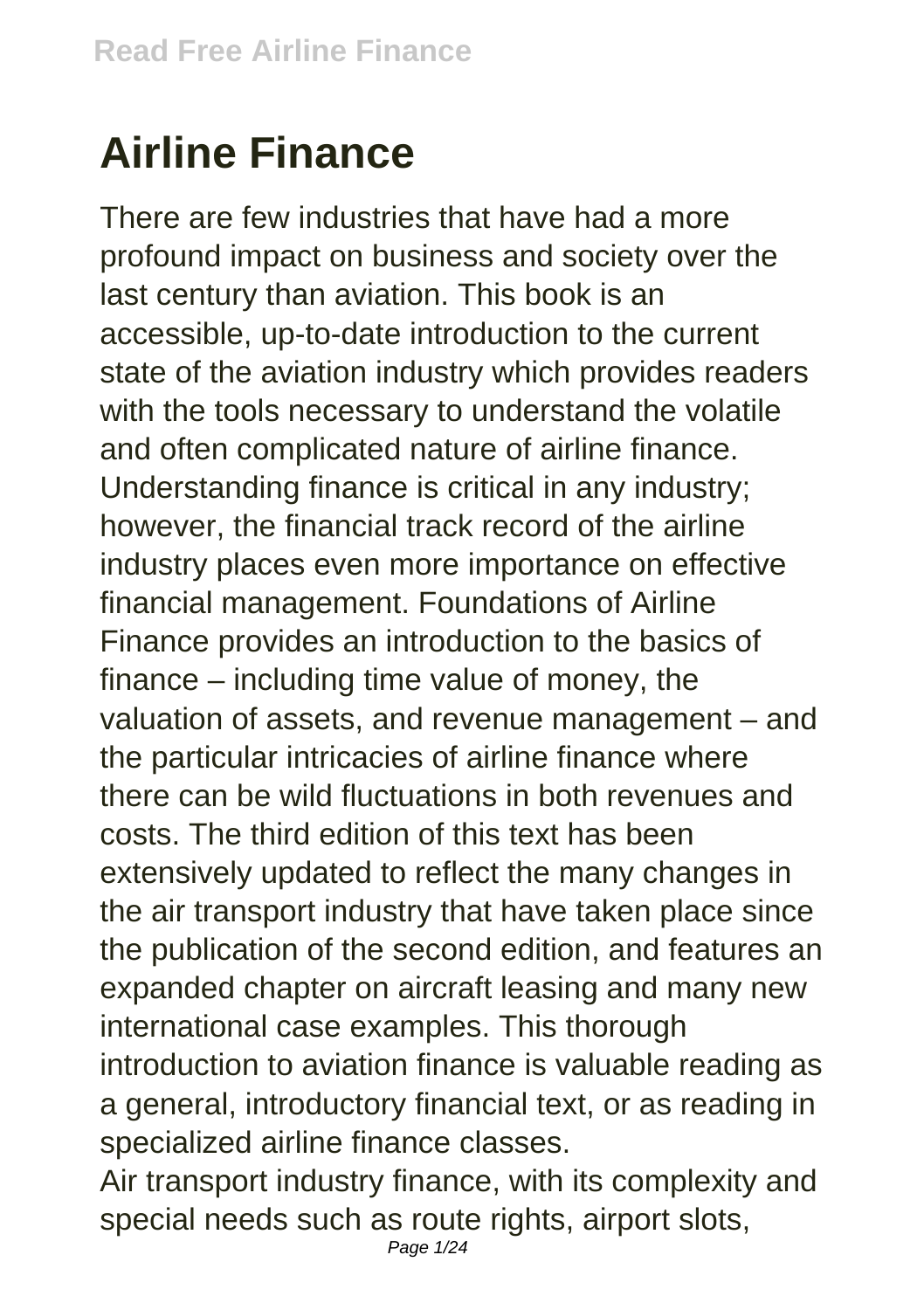aircraft leasing options and frequent flyer programmes, requires specific knowledge. While there are numerous financial management and corporate finance texts available, few of these provide explanations for the singularities of the airline industry with worked examples drawn directly from the industry itself. Revised and updated in its third edition, this internationally renowned and respected book provides the essentials to understanding all areas of airline finance. Designed to address each of the distinct areas of financial management in an air transport industry context, it also shows how these fit together, while each chapter and topic provides a detailed resource which can be also consulted separately. Supported at each stage by practical airline examples, it examines the financial trends and prospects for the airline industry as a whole, contrasting the developments for the major regions and airlines. Important techniques in financial analysis are applied to the airline industry, together with critical discussion of key issues. Thoroughly amended and updated throughout, the third edition reflects the many developments that have affected the industry since 2001. It features several important new topics, including Low Cost Carriers (LCCs), fuel hedging and US Chapter 11 provisions. The sections on financial statements and privatisation have been expanded, and a new chapter has been added on equity finance and IPOs. Page 2/24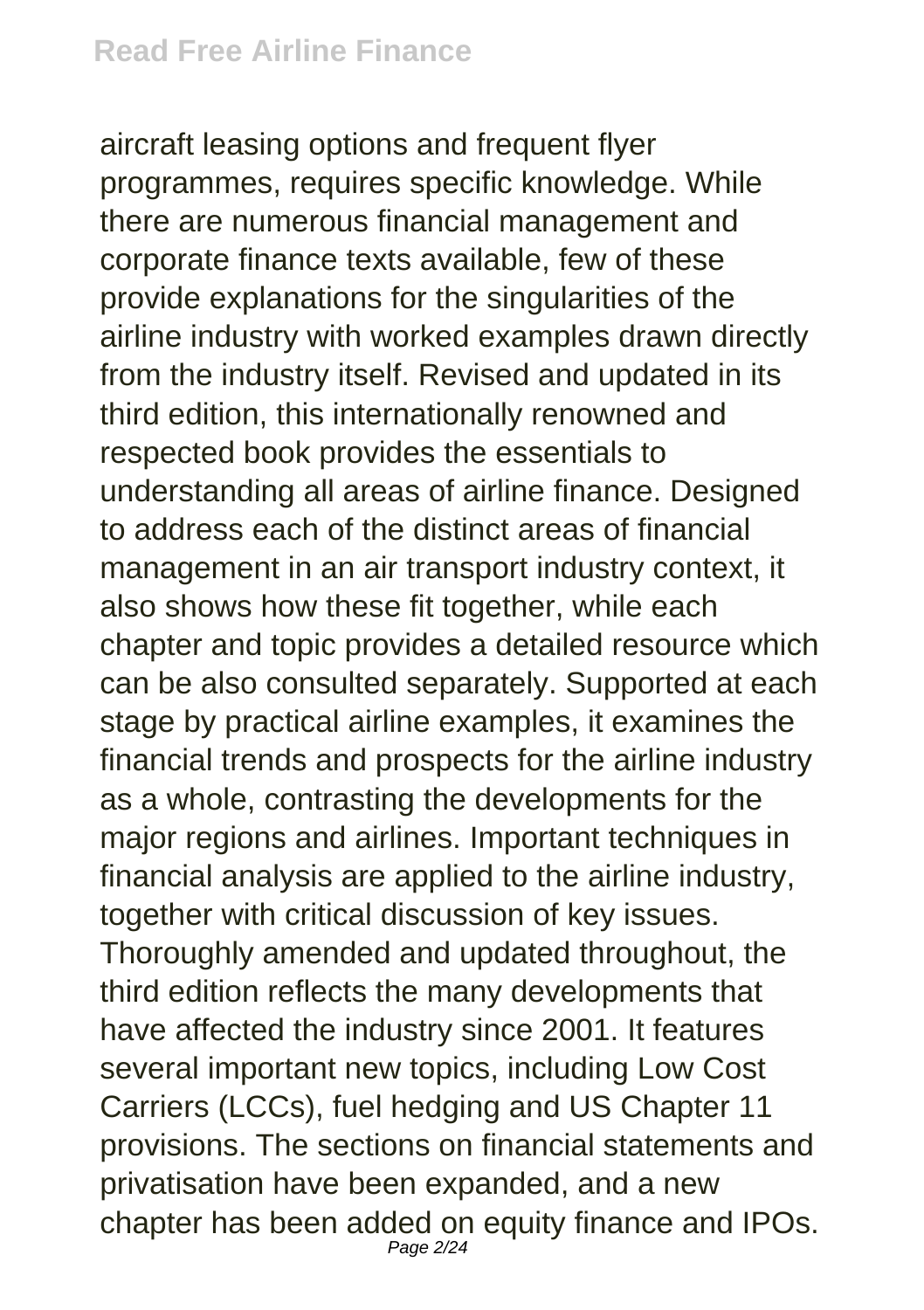New case studies have been added, as well as the latest available financial data. The range and perspective is even greater than before, with significant expansion of material specific to the US and Asia. The book is a key resource for students of airline management, and a sophisticated and authoritative guide for analysts in financial institutions and consultancies, executives in airlines and related industries, and civil aviation departments.

This book identifies the responsibilities of management in the regulatory territories of the FAA (USA), the EASA (European Union) and the GCAA (UAE), identifying the daily challenges of leadership in ensuring their company is meeting the regulatory obligations of compliance, safety and security that will satisfy the regulator while also meeting the fiducial responsibilities of running an economically viable and efficient lean company that will satisfy the shareholders. Detailing each responsibility of the Accountable Manager, the author breaks them down to understandable and achievable elements where methods, systems and techniques can be applied to ensure the role holder is knowledgeable of accountabilities and is confident that they are not only compliant with the civil aviation regulations but also running an efficient and effective operation. This includes the defining of an Accountable Manager "tool kit" as well as possible software "dashboards" Page 3/24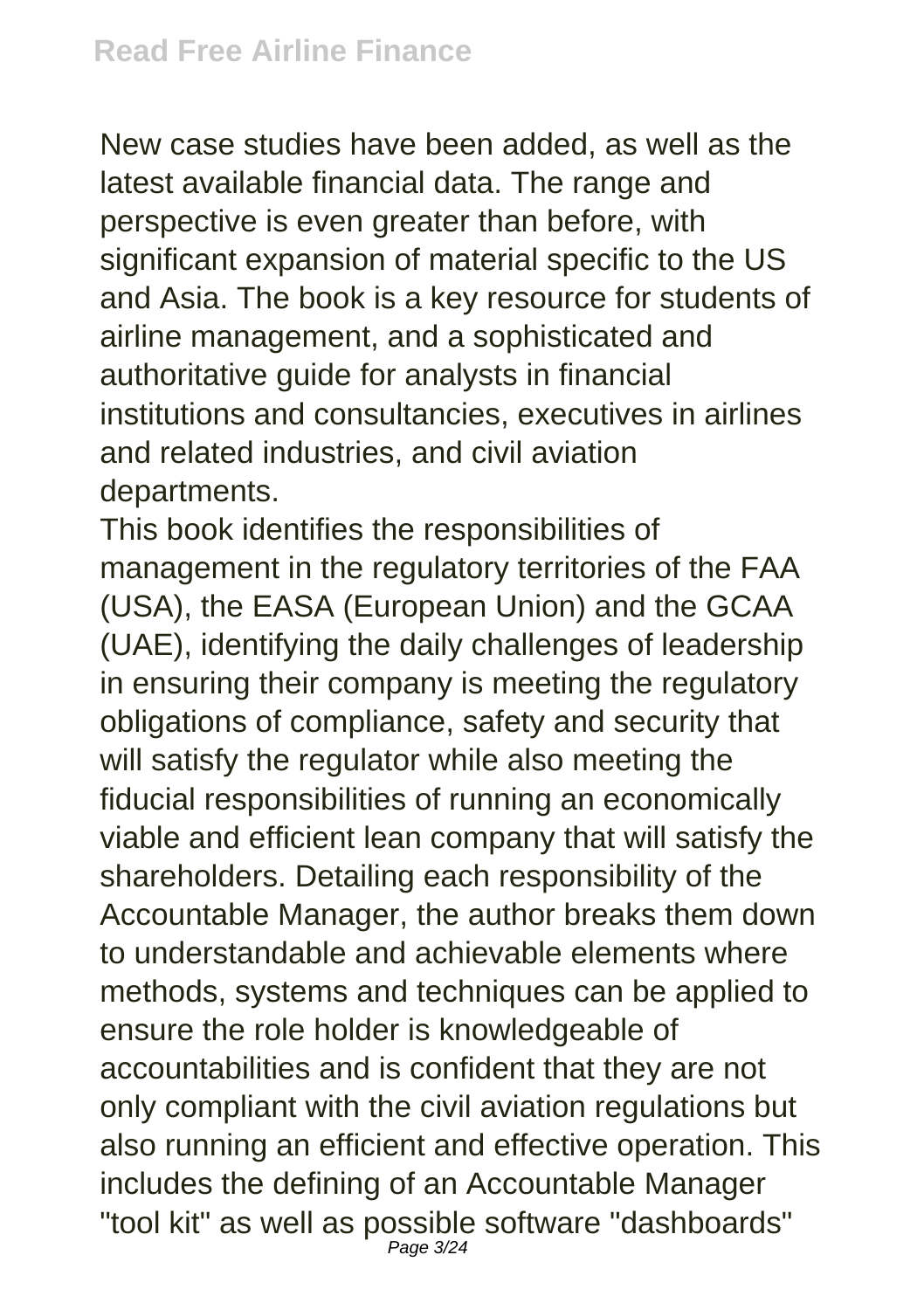that focus the Accountable Manager on the important analytics, such as the information and data available, as well as making the maximum use of their expert post holder team. This book will be of interest to leadership of all aviation- related companies, such as airlines, charter operators, private and executive operators, flying schools, aircraft and component maintenance facilities, aircraft manufacturers, engine manufacturers, component manufacturers, regulators, legal companies, leasing companies, banks and finance houses, departments of transport, etc; any relevant organisation regulated and licensed by civil aviation authority. It can also be used by students within a wide range of aviation courses at colleges, universities and training academies. Aircraft Finance: Recent Developments and Prospects confronts the burning issues in the turbulent world of the airline industry. The book combines selections of presentations from the First and Second De Brauw Blackstone and Westbroek Aircraft Finance Conferences, held in January 1992 and 1995, respectively. It deals with the legal and tax aspects of aircraft finance transaction in six European jurisdictions: France, Germany, Spain, Sweden, Belgium and the Netherlands. All presentations have been reviewed and updated by the authors. Issues raised include funding sources, security rights, aircraft leasing and the effect of the Page 4/24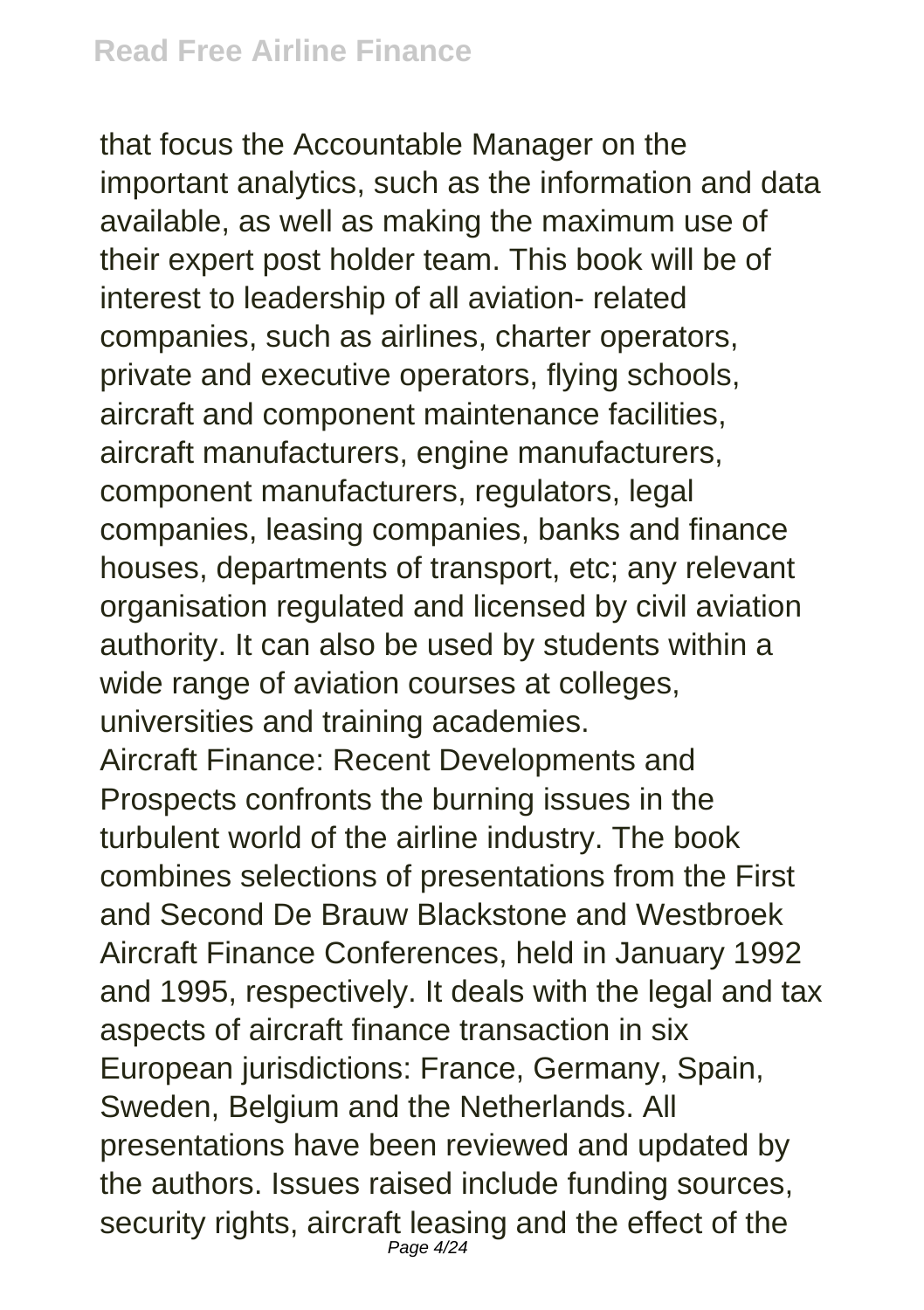EC licensing regulation. Furthermore, it contains two selections dealing with the outlook for the aviation industry and the aircraft finance market. Aircraft Finance: Recent Developments and Prospects provides practical answers to complex legal issues for lawyers, financiers, airlines, lease companies and aircraft manufacturers.

The Principles and Practice of International Aviation Law provides an introduction to, and demystification of, the private and public dimensions of international aviation law. Unlike other global sectors, the air transport industry is not governed by a discrete area of the law, but by disparate transnational regulatory instruments. Everything from the routes that an international air carrier can serve to the acquisition of its fleet and its liability to passengers and shippers for incidents arising from its operations can be the object of bilateral and multilateral treaties that represent diverse and often contradictory interests. Beneath this are hundreds of domestic regulatory regimes that also apply national and international rules in disparate ways. The result is an agglomeration of legal cultures that can leave even experienced lawyers and academics perplexed. By combining classical doctrinal analysis with insights from newer disciplines such as international relations and economics, the book maps international aviation law's complex terrain for new and veteran observers alike.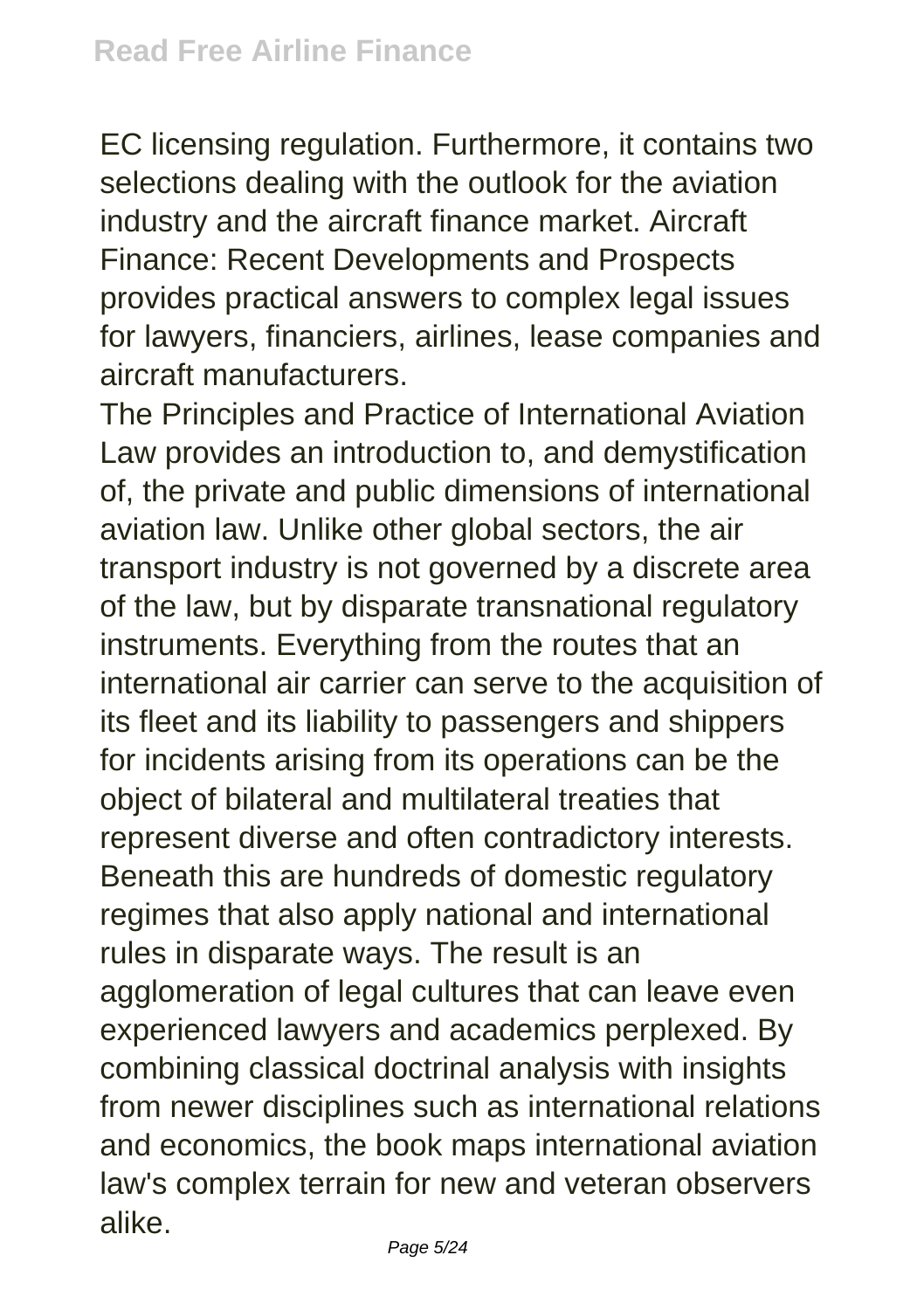The Commercial Aircraft Finance Handbook is a resource for every type of aircraft finance practitioner - seasoned and starter alike. The handbook offers a comprehensive overview of the multifaceted matters that arise in the process of financing commercial aircraft. The book clearly reviews the different topics on a high-level basis, and then explains the terminology used for each particular area of specialization.. It can be used as both a learning aid and reference resource. The area of commercial aircraft finance is multidisciplinary one, touching professionals across law, finance, insurance, and leasing (to name a few) and this book arms these diverse practitioners with a framework for knowing the questions and issues that should be considered in an aircraft financing transaction. This book will also provide practitioners just starting out in this field with an introduction to the myriad of topics in aircraft finance while providing more seasoned professionals with explanations of matters outside their normal area of expertise. As well, all practitioners will benefit from the resources provided in the appendices. Air transport industry finance, with its complexity and special needs such as route rights, airport slots, aircraft leasing options and frequent flyer programmes, requires specific knowledge. While there are numerous financial management and corporate finance texts available, few of these provide explanations for the singularities of the Page 6/24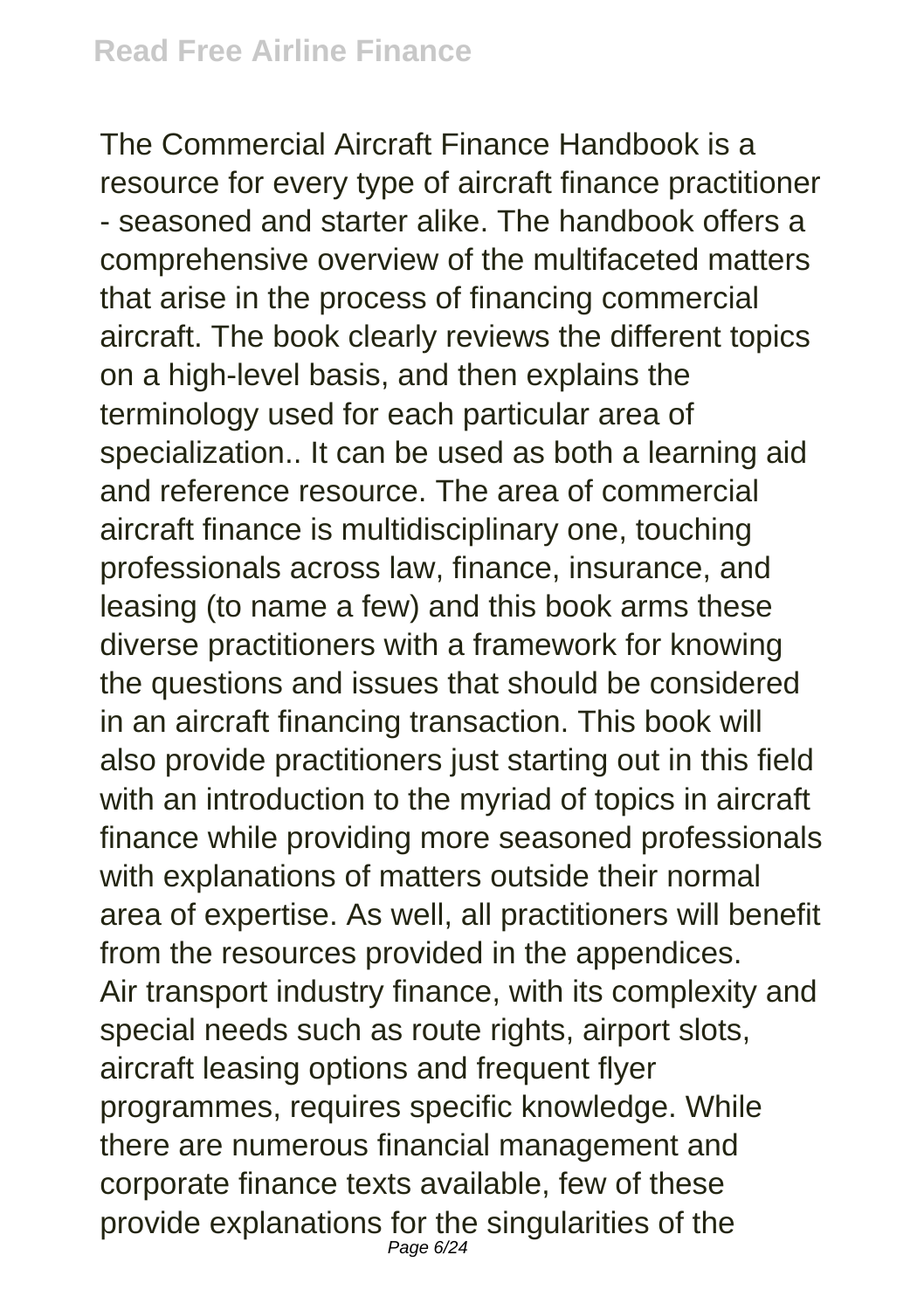airline industry with worked examples drawn directly from the industry itself. Revised and updated in its fourth edition, this internationally renowned and respected book provides the essentials to understanding all areas of airline finance. Designed to address each of the distinct areas of financial management in an air transport industry context, it also shows how these fit together, while each chapter and topic provides a detailed resource which can be also consulted separately. Supported at each stage by practical airline examples, it examines the financial trends and prospects for the airline industry as a whole, contrasting the developments for the major regions and airlines. Important techniques in financial analysis are applied to the airline industry, together with critical discussion of key issues. Thoroughly amended and updated throughout, the fourth edition reflects the many developments that have affected the industry, with a particular emphasis on the full impact of the global banking and sovereign debt crises. This edition also features new material discussing the increased airline mergers and acquisitions (M&A) activity of recent years, and considers the likelihood of further consolidation in the future. The book is a key resource for students of airline management, and a sophisticated and authoritative guide for analysts in financial institutions and consultancies, executives in airlines and related industries, and civil aviation Page 7/24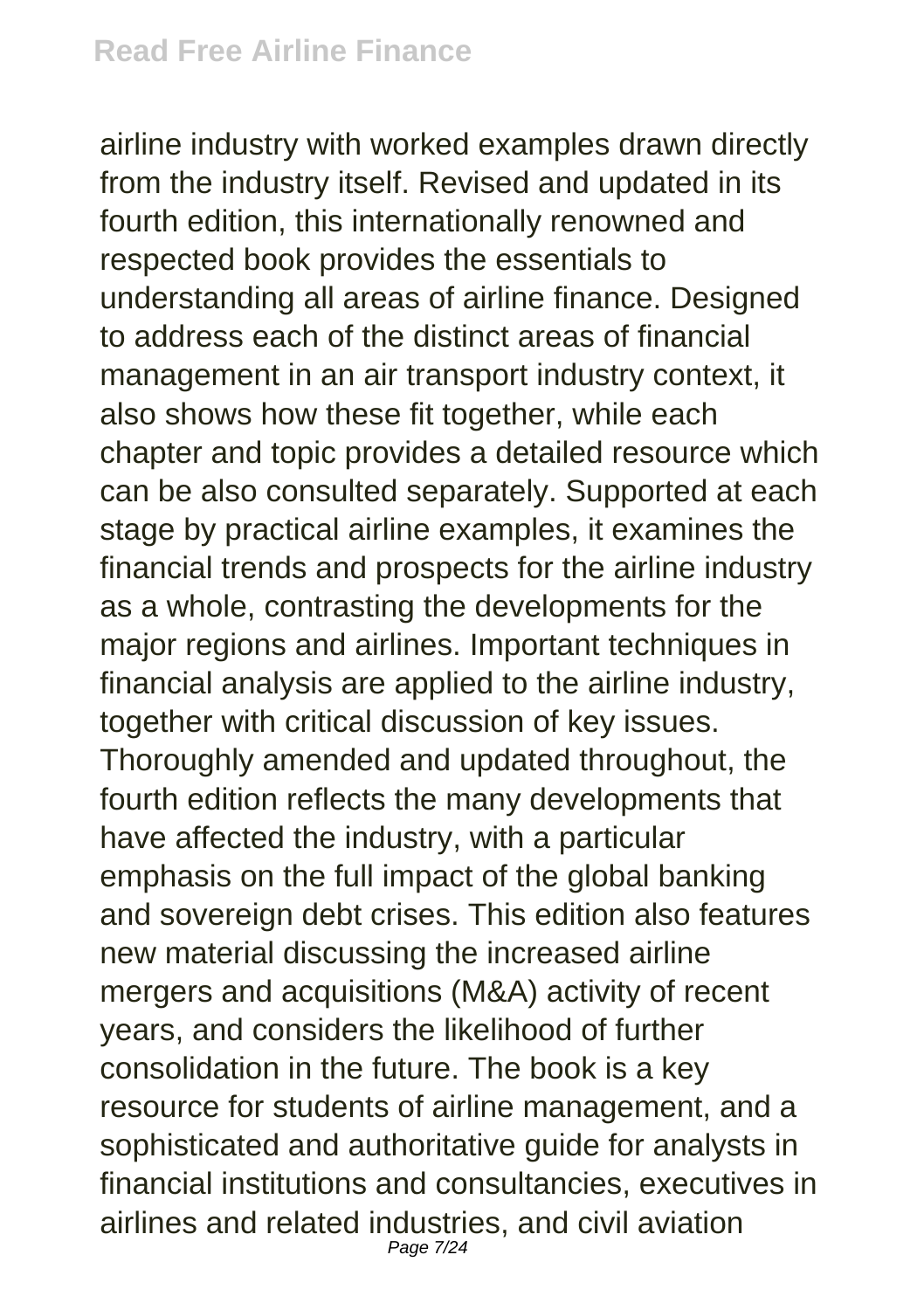## departments.

This book is one of the first to explore aviation and aircraft leasing and its values establishing it as a standalone investable asset class within the larger real assets industry. Airplanes are a crucial but capital-intensive component of the global economy. The author, as an academic, researcher, appraiser, advisor and businessperson in the industry, bridges a gap in the existing literature with his analysis of the underlying aviation asset class return and risk profile. The book describes the characteristics, dynamics and drivers of the global, Asia and China specific aviation and leasing landscapes. Recent effects of COVID-19 on aviation and an analysis of the drivers affecting cross border mergers and acquisitions in the industry are also investigated. The book includes 20+ years of empirical aircraft valuation evidence and analysis of its characteristics establishing the aircraft and sub-segments as asset classes. In addition, characteristic comparisons to other real asset subclasses and benchmarks are examined. This book will be of interest to academics, financiers, investors, industry participants and more general aviation enthusiasts.

Aircraft Financing and Leasing: Tools for Success in Aircraft Acquisition and Management provides researchers, industry professionals and students with a thorough overview of the skills necessary for navigating this dynamic field. The book details the Page 8/24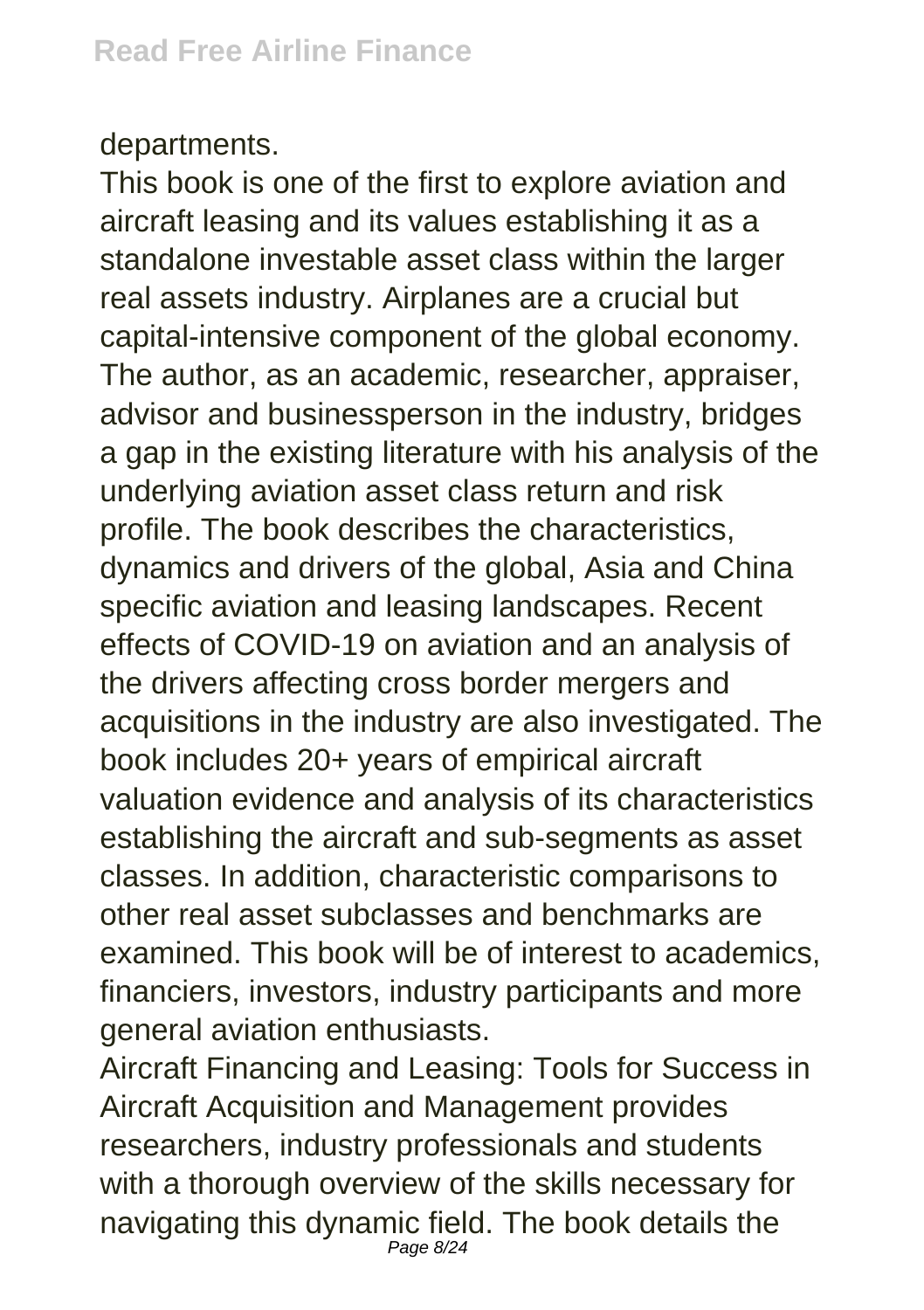industry's foundational concepts, including aviation law and regulation, airline credit analysis, maintenance reserves, insurance, transaction cost modeling, risk management tools, such as fuel hedging, and the art of lease negotiations. Different types of aircraft are explored, highlighting their purposes, as well as when and why airline operators choose specific models over others. In addition, the book also covers important factors, such as maintenance reserve development, modeling financial returns for leased aircraft, and appraising aircraft values. Most chapters feature detailed case studies, applying concepts to actual industry circumstances. Users will find this an ideal resource for practitioners or as an outstanding reference for senior undergraduate and graduate students. Presents the foundations of aircraft leasing and financing, including aviation law and regulation, airline credit analysis, maintenance reserves, insurance, transaction cost modeling, and more Provides an overview of the different types of aircraft, their purposes, and when and why operators choose specific models over others Offers a blend of academic and professional views, making it suitable for both student and practitioner Serves as an aircraft finance and leasing reference for those starting their careers, as well as for legal, investment, and other professionals A hands-on guide to navigating the new fuel markets Page 9/24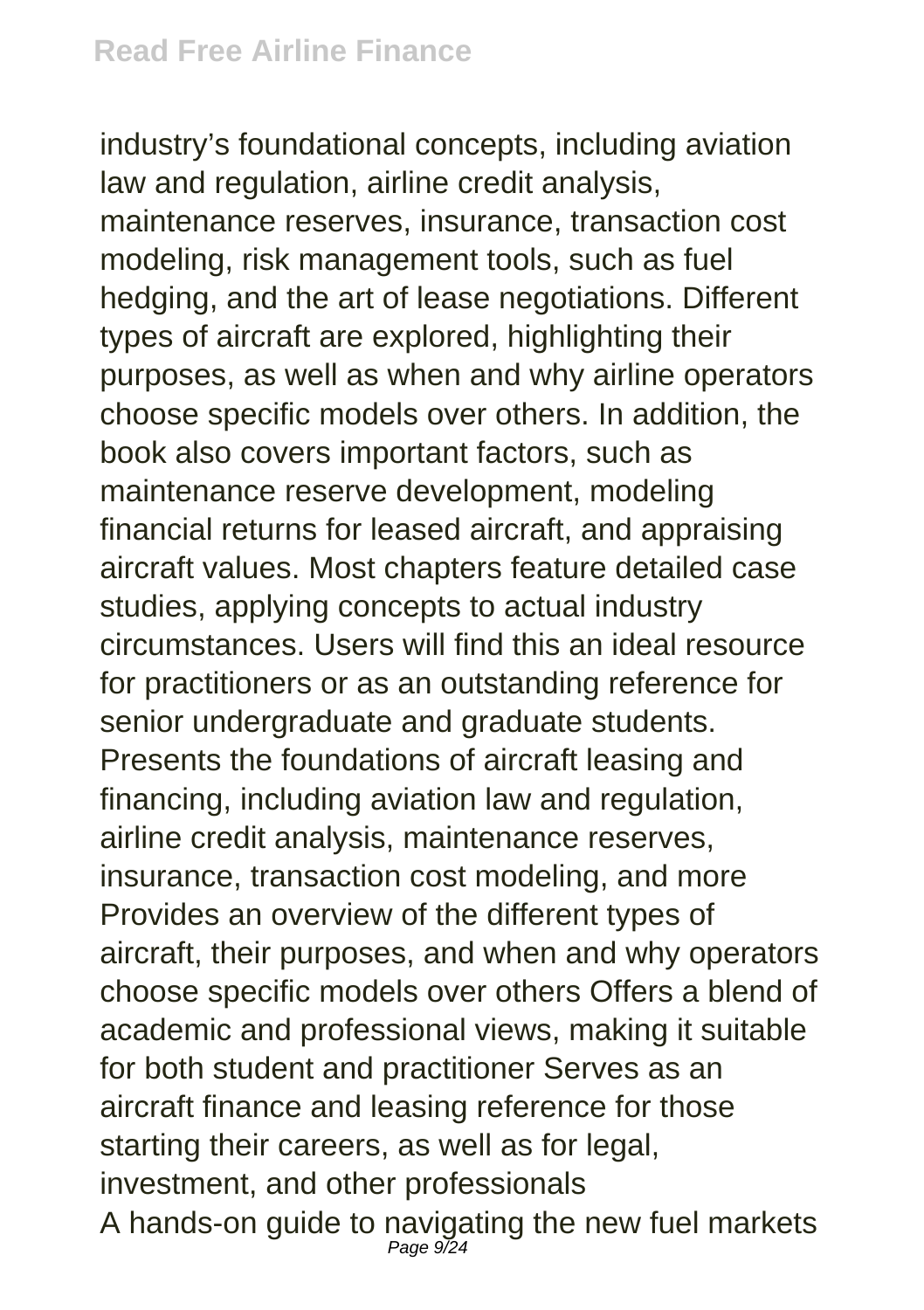Fuel Hedging and Risk Management: Strategies for Airlines, Shippers and Other Consumers provides a clear and practical understanding of commodity price dynamics, key fuel hedging techniques, and risk management strategies for the corporate fuel consumer. It covers the commodity markets and derivative instruments in a manner accessible to corporate treasurers, financial officers, risk managers, commodity traders, structurers, as well as quantitative professionals dealing in the energy markets. The book includes a wide variety of key topics related to commodities and derivatives markets, financial risk analysis of commodity consumers, hedge program design and implementation, vanilla derivatives and exotic hedging products. The book is unique in providing intuitive guidance on understanding the dynamics of forward curves and volatility term structure for commodities, fuel derivatives valuation and counterparty risk concepts such as CVA, DVA and FVA. Fully up-to-date and relevant, this book includes comprehensive case studies that illustrate the hedging process from conception to execution and monitoring of hedges in diverse situations. This practical guide will help the reader: Gain expert insight into all aspects of fuel hedging, price and volatility drivers and dynamics. Develop a framework for financial risk analysis and hedge programs. Navigate volatile energy markets by employing Page 10/24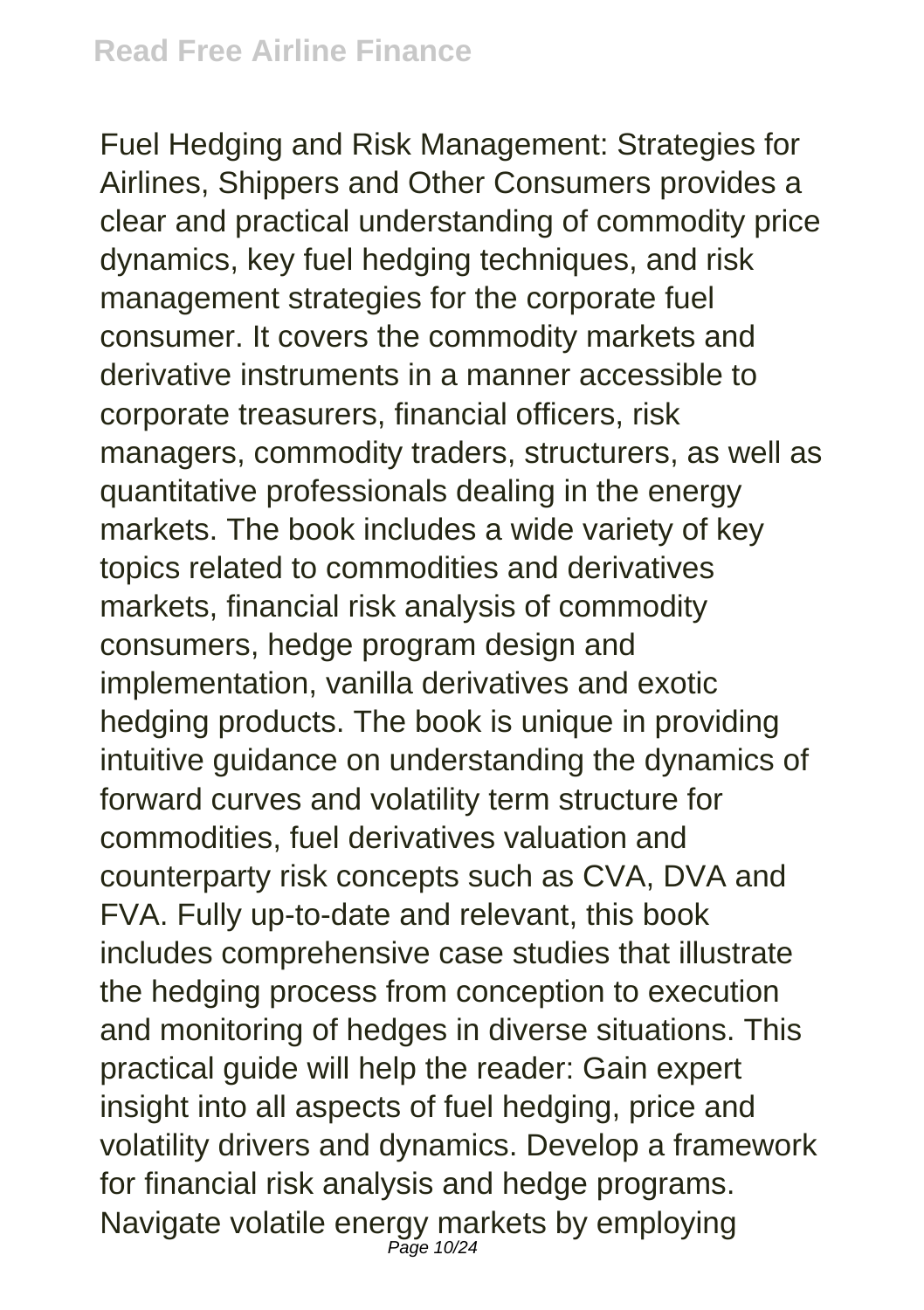effective risk management techniques. Manage unwanted risks associated with commodity derivatives by understanding liquidity and credit risk calculations, exposure optimization techniques, credit charges such as CVA, DVA, FVA, etc. Anyone becoming a company director faces a steep learning curve; this book will give every director and especially one joining the board of an airline, a headstart on the process. Airline Governance: The Right Direction will help existing directors, those who have been newly appointed and those 'in waiting' in a company's management. This book reviews the fundamentals of corporate governance and puts them into the context of guiding, directing and managing an airline, and also complements the discussion of accounting and finance in its sister book Airline Management Finance: The Essentials. The detailed review will give directors confidence to make decisions on governance matters, avoiding a 'tick the box' approach and focusing on what is important. This book not only gives directors a comprehensive introduction to good governance, but also discusses the application of the principles of governance for an airline at various stages of its development so any changes can be made at the right time. Understanding corporate governance not only helps directors, but also an airline's senior and junior management, because the considerations around matters such as 'conflict of interest' apply to Page 11/24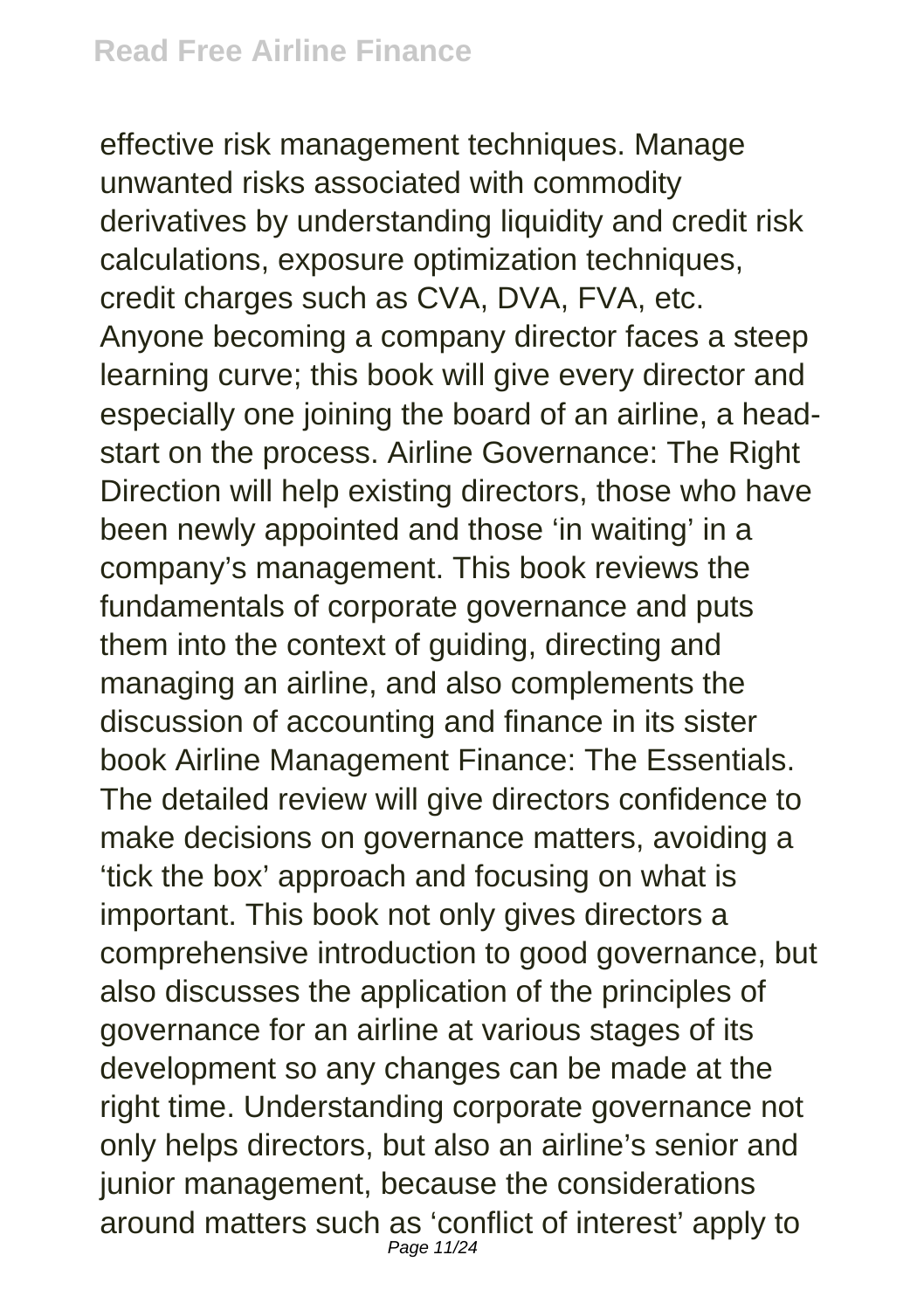all decision-makers in the organisation. Understanding and applying good governance does not guarantee success, but it surely helps in achieving it.

Airline Management Finance: The Essentials is of significant benefit to airline industry practitioners seeking a focused, neatly contained and accessible resource that provides explicit financial information pertinent to their current or future role. The book explains and demystifies an airline's financing and the financial reporting of its operations to airline staff and others. It seeks to explain the role of finance and the Finance Department in a non-technical way, so staff can appreciate the value of the department and its information resources, and see finance as an active contributor to the airline's operation. It concentrates on practical matters, explaining frequently used financial and accounting terms, how financial strategy works, the uses of various types of financial reporting, as well as what financial risk is and how it can be managed through the co-operation of finance and operating staff. Staff who understand the airline's finances and financial system are more likely to make decisions which align with the airline's strategy and objectives. They will also know how to use the financial information which is available. The book establishes a good foundation of financial knowledge for all staff. This book is recommended reading for new employees in airline finance and Page 12/24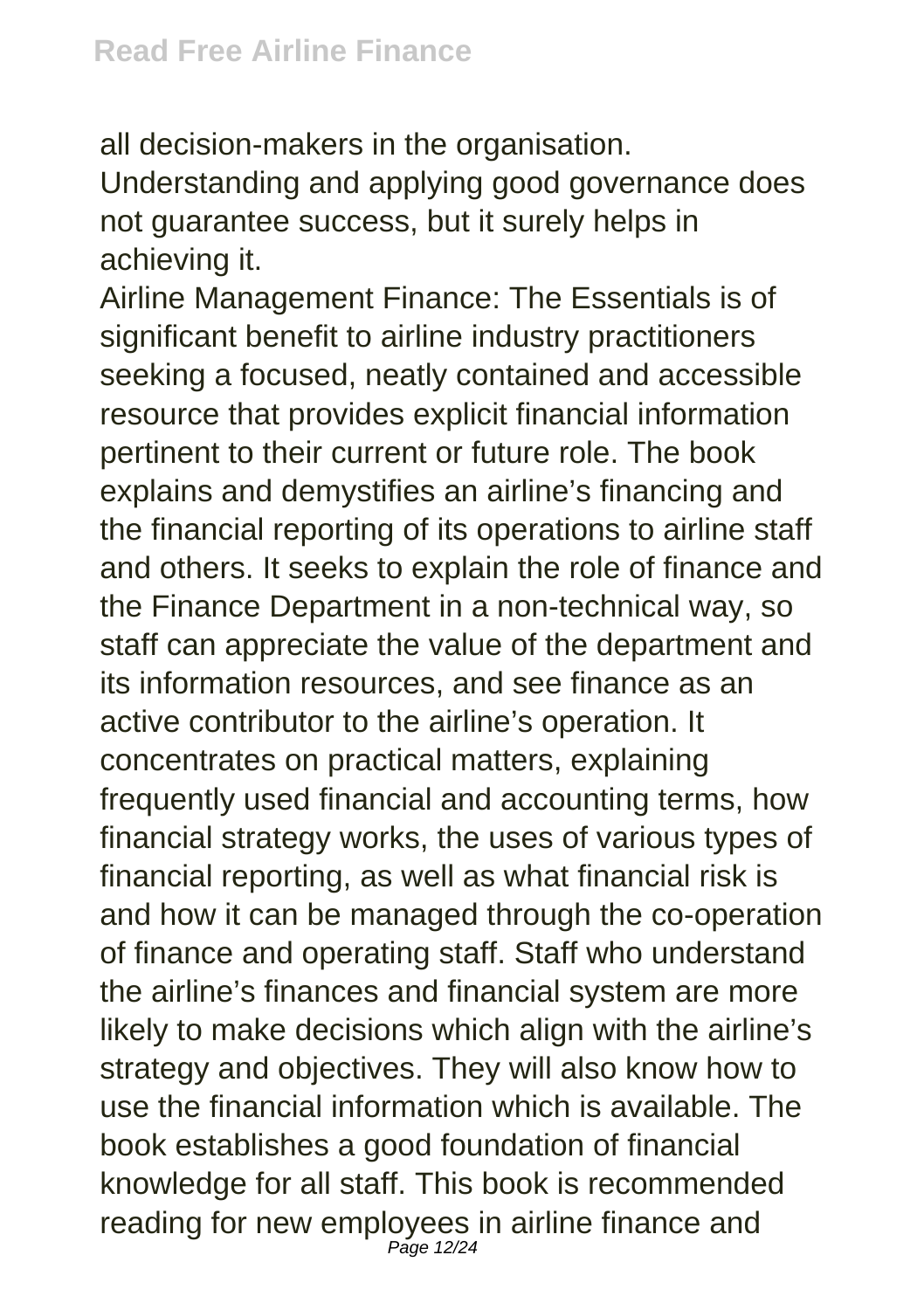related areas, as well as those starting to move up the supervisory ladder in an airline.

This book chronicles airline revenue management from its early origins to the last frontier. Since its inception revenue management has now become an integral part of the airline business process for competitive advantage. The field has progressed from inventory control of the base fare, to managing bundles of base fare and air ancillaries, to the precise inventory control at the individual seat level. The author provides an end-to-end view of pricing and revenue management in the airline industry covering airline pricing, advances in revenue management, availability, and air shopping, offer management and product distribution, agency revenue management, impact of revenue management across airline planning and operations, and emerging technologies is travel. The target audience of this book is practitioners who want to understand the basics and have an end-to-end view of revenue management.

Foundations of Airport Economics and Finance analyzes the impact key economic indicators play on an airport's financial performance. As rapidly changing dynamics, including liberalization, commercialization and globalization are changing the nature of airports worldwide, this book presents the significant challenges facing current and future airports. Airports are evolving from quasi-monopolies Page 13/24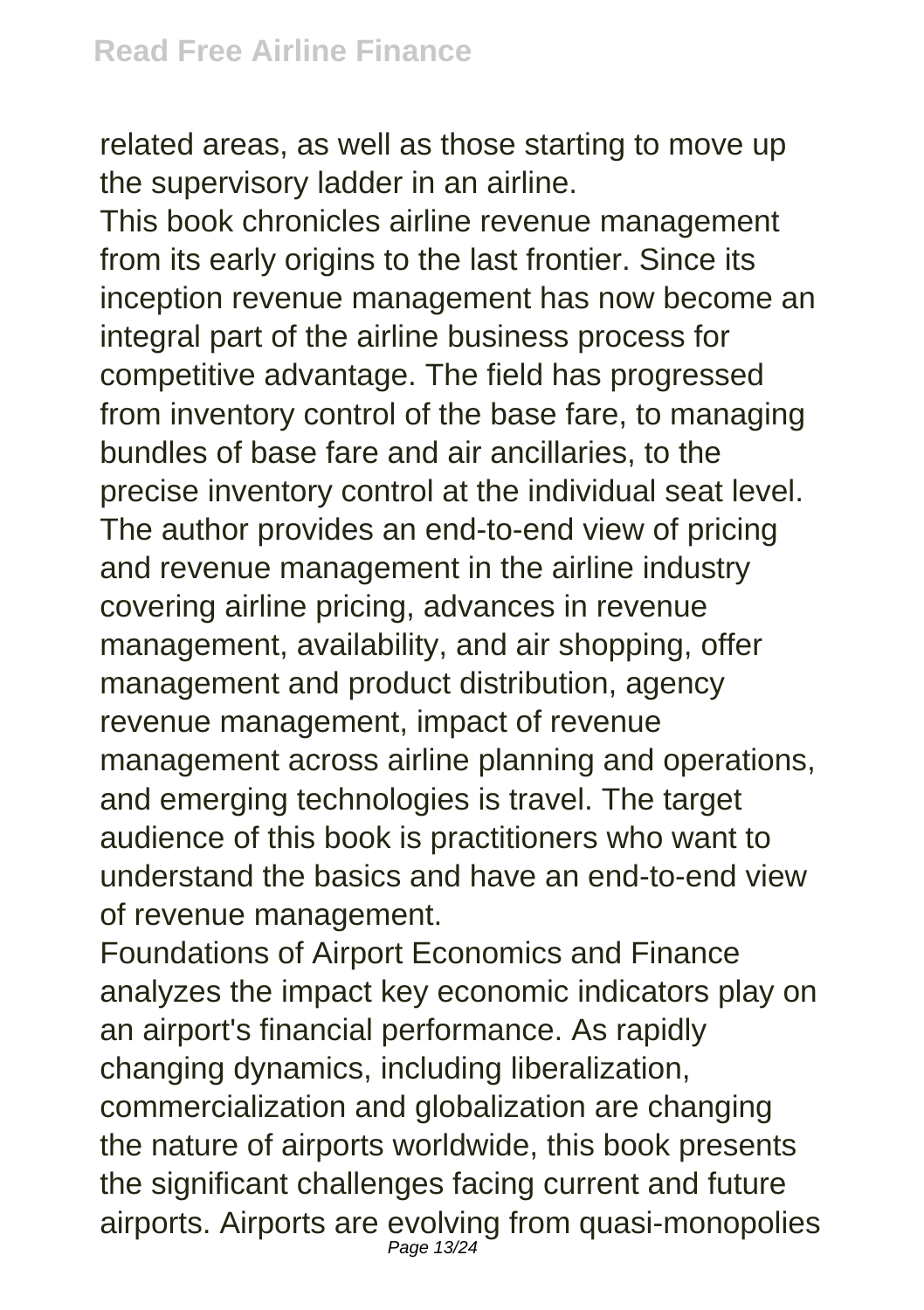to commercial companies operating in a global environment, with ever-increasing passenger and cargo volumes and escalating security costs that put a greater strain on airport systems. This book highlights the critical changes that airports are experiencing, providing a basic understanding of both the economic and financial aspects of the air transport industry. Identifies the economic roots of airport financial performance and how the interplay of its major parameters affects profitability Bridges the gap between the latest airport academic research and real-world airport financial management Covers cases and scenarios of numerous airports from around the world Includes learning aids, such as chapter introductions and summaries, glossary and appendices In recent years the airline industry has experienced severe volatility in earnings, with airlines recording periods of substantial profits that are closely followed by periods of financial distress. This trend has continued into the new millennium, with numerous examples of airlines across the globe entering bankruptcy protection or liquidating. The text provides an introduction to both the basics of finance and the particular intricacies of airline finance where there can be significant fluctuations in both revenues and costs. This new edition also includes: capital budgeting management of current assets financial risk analysis fuel hedging aircraft leasing This textbook contains chapters that cover unique aspects of the aviation financial decision-making process. These include a rigorous and structured presentation of the buy versus lease decision that is prevalent in the industry, a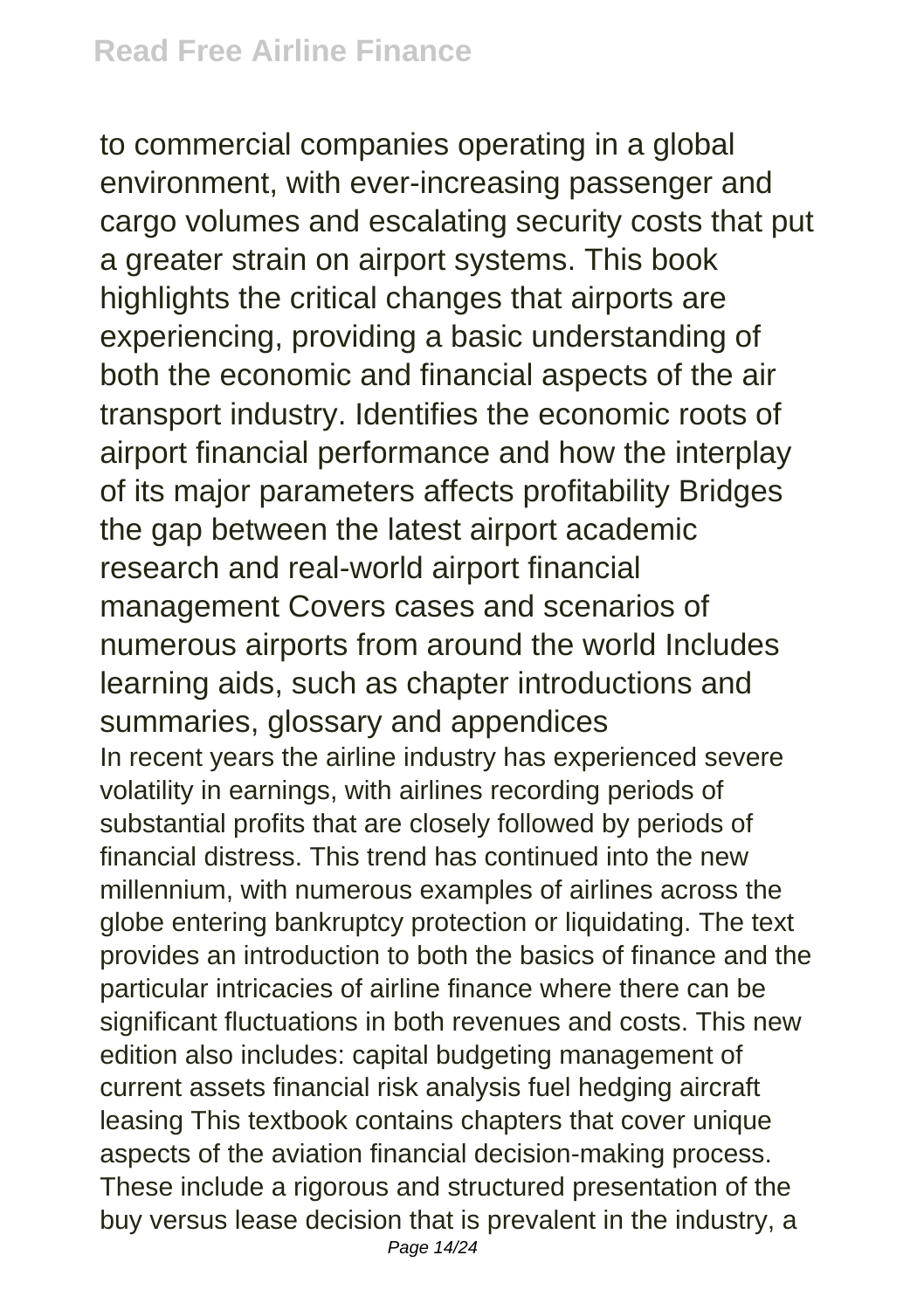valuation process for aviation assets, the recent trend toward privatization and the difficulty inherent in the valuation of a publicly-owned or semi-publicly owned asset. The Foundations of Airline Finance, now in its second edition, is an introductory text that can be used either as a general financial text or in a specialized class that deals with aviation finance in particular.

Commercial air transport is a global multimillion dollar industry that underpins the world economy and facilitates the movement of over 3 billion passengers and 50 million tonnes of air freight worldwide each year. With a clearly structured topic-based approach, this textbook presents readers with the key issues in air transport management, including: aviation law and regulation, economics, finance, airport and airline management, environmental considerations, human resource management and marketing. The book comprises carefully selected contributions from leading aviation scholars and industry professionals worldwide. To help students in their studies the book includes case studies, examples, learning objectives, keyword definitions and 'stop and think' boxes to prompt reflection and to aid understanding. Air Transport Management provides in-depth instruction for undergraduate and postgraduate students studying aviation and business management-related degrees. It also offers support to industry practitioners seeking to expand their knowledge base.

While there are a multitude of publications on corporate finance and financial management, only a few address the complexity of air transport industry finance and scant attention has been given to airport financial management. This book deals exclusively with airport issues to rectify this. It does this with an analysis of the theoretical concepts relevant to the subject area combined with a detailed investigation of current practice within the industry. Airport Finance and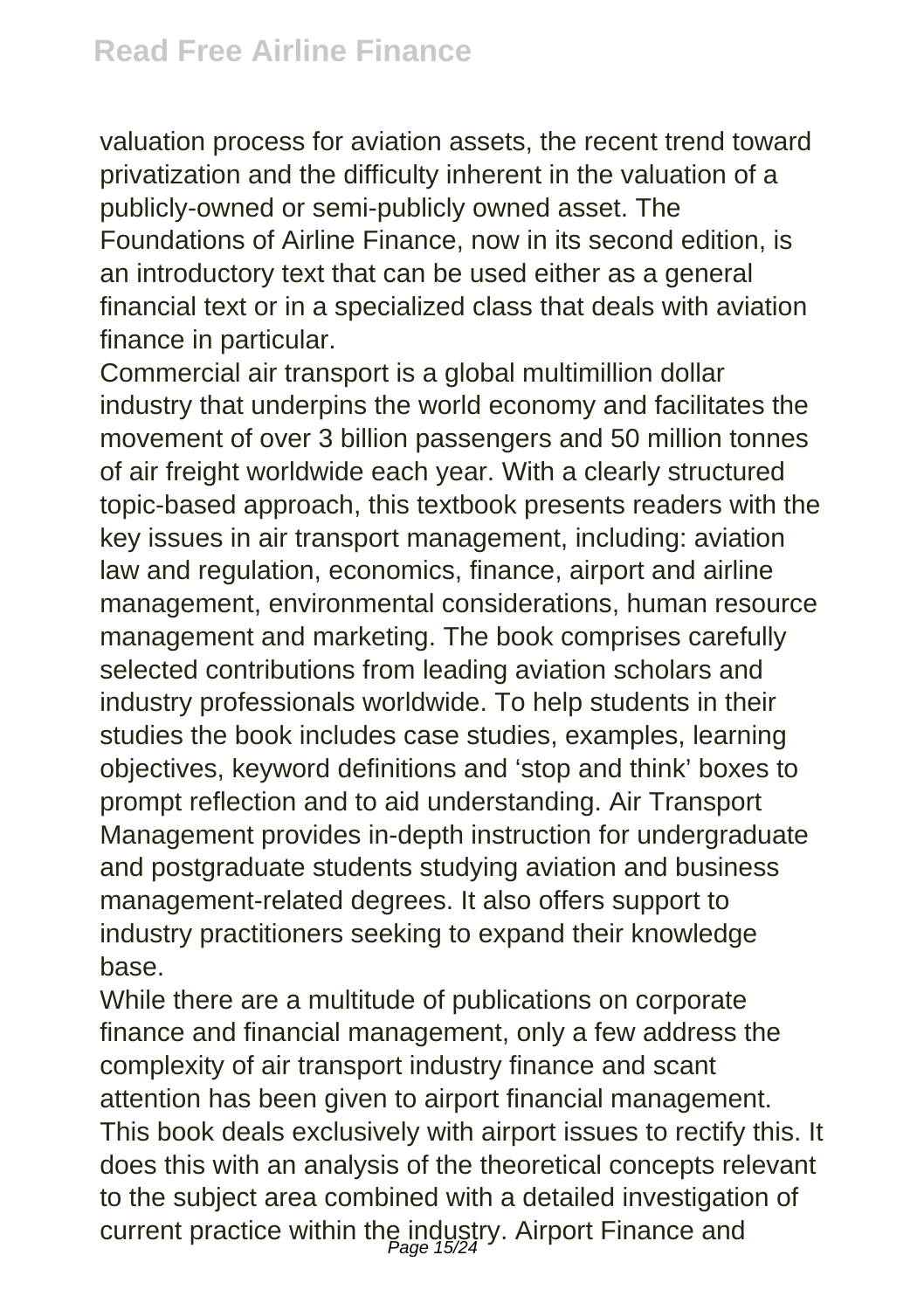Investment in the Global Economy bridges the gap between much academic research on airports published in recent years – lacking much managerial relevance – and real-world airport financial management. This is achieved by featuring expert analysis of contemporary issues specific to airport finance and funding strategies, illustrated by worked examples from a wide range of different countries to enhance understanding and create a global perspective. The book is designed to appeal to both practitioners and academics. Airport-specific topics include: performance measurement and benchmarking, valuation, tools for financial control and management, alternatives of financing, privatisation, competition and implications of economic regulation. Air cargo is a key element of the global supply chain. It allows outsourcing of manufacturing to other countries and links production in both multinational and smaller enterprises. It has also been the most important driver of certain export industries in countries such as South Africa, Kenya and Chile. As a component of the air transport industry, air cargo makes the crucial difference between profit and loss on many longhaul routes. For some network combination carriers it accounts for up to half of total tonne-kms flown, and as much as one quarter of total revenue. In addition, the integrated carriers such as DHL, FedEx and TNT have their own fleets of dedicated freighter aircraft, and cargo aircraft operators like Cargolux and Nippon Cargo have a specialist role in the industry. Featuring expert analysis and worked examples to enhance understanding, Moving Boxes by Air by Peter Morrell offers a comprehensive and up-to-date guide to the business and practices of air cargo, with a chapter dedicated to each key issue, such as: current trends, market characteristics, regulation, airport terminal operations, pricing and revenues, and environmental impacts. Airline Management Finance: The Essentials is of significant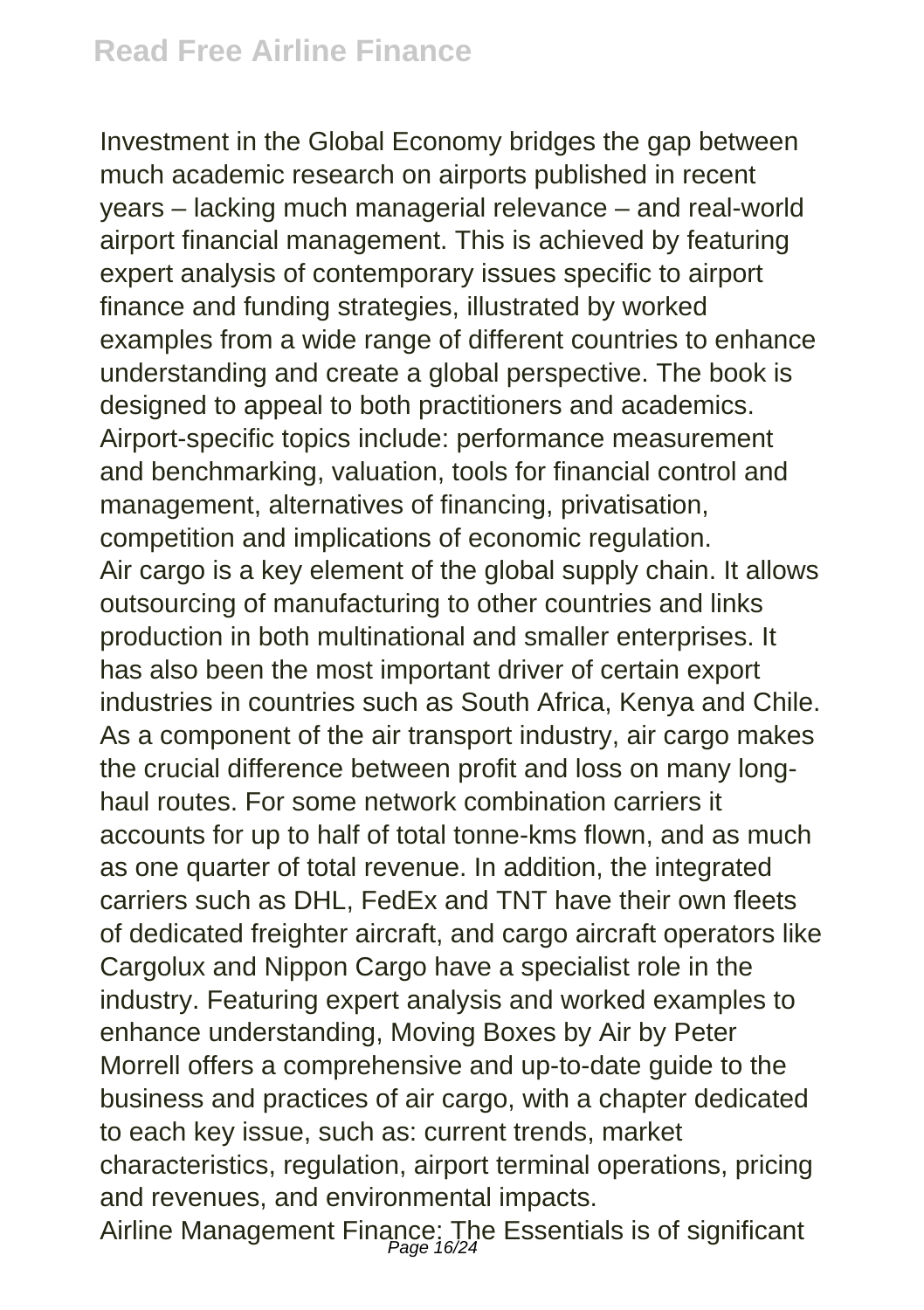benefit to airline industry practitioners seeking a focused, neatly contained and accessible resource that provides explicit financial information pertinent to their current or future role. The book explains and de-mystifies an airline's financing and the financial reporting of its operations to airline staff and others. It seeks to explain the role of finance and the Finance Department in a non-technical way, so staff can appreciate the value of the department and its information resources, and see finance as an active contributor to the airline's operation. It concentrates on practical matters, explaining frequently used financial and accounting terms, how financial strategy works, the uses of various types of financial reporting, as well as what financial risk is and how it can be managed through the co-operation of finance and operating staff. Staff who understand the airline's finances and financial system are more likely to make decisions which align with the airline's strategy and objectives. They will also know how to use the financial information which is available. The book establishes a good foundation of financial knowledge for all staff. This book is recommended reading for new employees in airline finance and related areas, as well as those starting to move up the supervisory ladder in an airline. Foundations of Airline Finance: Methodology and Practice is a textbook that comprehensively covers, at a basic level, all aspects of the subject, bringing together many of the numerous and informative articles and institutional developments that have characterized the field of airline finance in the previous two decades. In the early chapters, the reader is introduced to the elementary theoretical foundations that underpin the role of finance in the airline industry. Critical topics, such as the time value of money, the notion of risk and return, and the complex nature of costs (fixed, semi-fixed, variable, and marginal) are discussed and illustrated with concrete examples. This is followed by an in-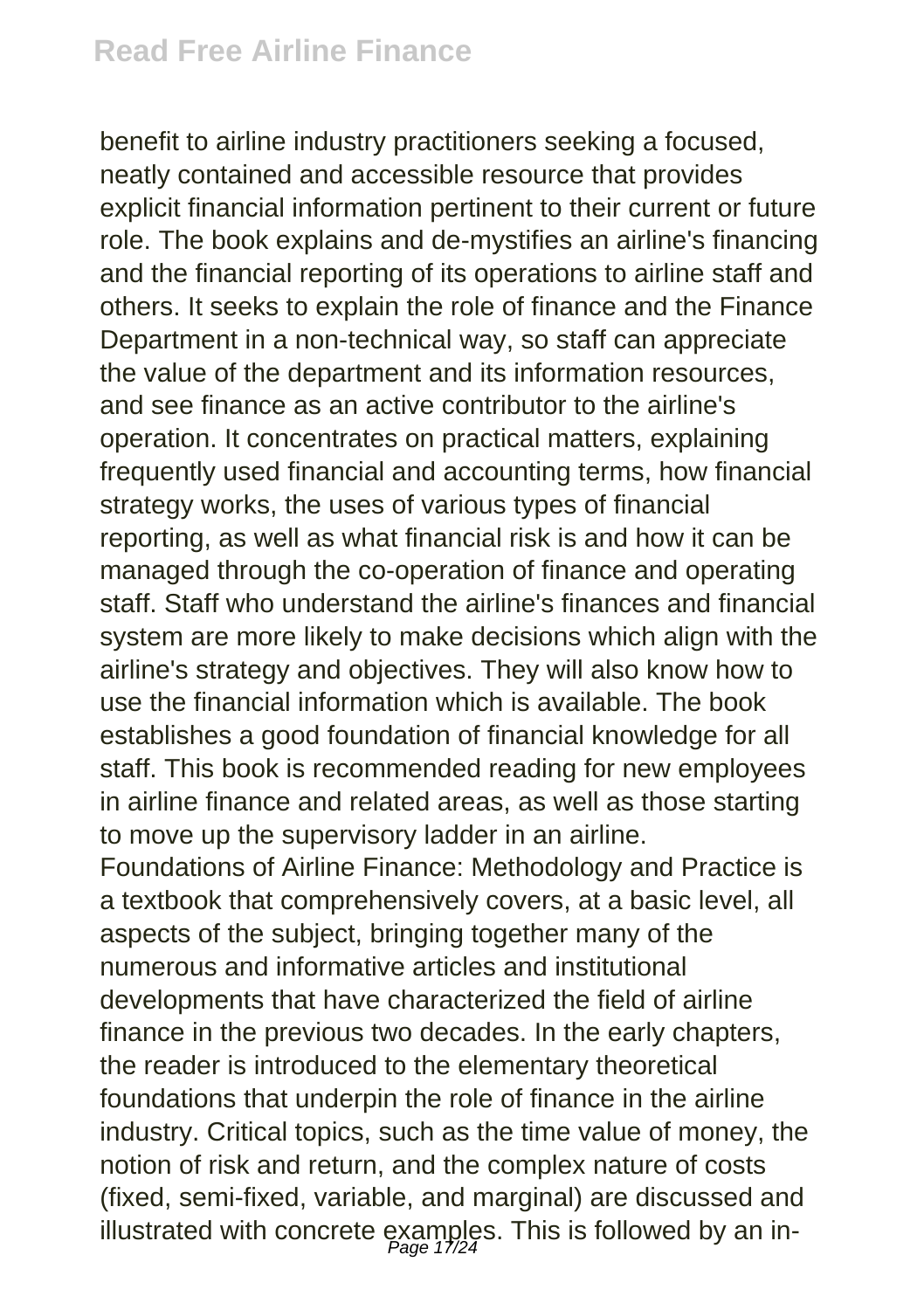depth presentation of the role of accounting in airlines. Ratio analysis is used to further analyze airline financial statements. Airline industry specific metrics, such as cost per available seat mile (CASM) and revenue per revenue passenger mile (RRPM), are covered. The role of capital and asset management is then explained in the following chapters. The final chapters of the text present some important practical applications of the theoretical ideas presented earlier; these applications include hedging, the buy versus lease decision for aircraft and the question of the valuation of assets (mainly aircraft). Moreover, specific methods for actually calculating internal valuation are presented and evaluated. Foundations of Airline Finance: Methodology and Practice will be of greatest value to students who are contemplating entering financial management in the air transportation industry; however, the text will also serve as an accessible and comprehensive reference for industry professionals. This title presents a flexible valuation and decision-making tool for financial planners, airlines, lease companies, bankers, insurance companies, and aircraft manufacturers. The air transport industry has high economic impact; it supports more than 60 million jobs worldwide. Since the early years of commercial air travel, passenger numbers have grown tremendously. However, for decades airlines' financial results have been swinging between profits and losses. The airline industry's aggregate net average profit between 1970 and 2010 was close to zero, which implies bankruptcies and layoffs in downturns. The profit cycle's amplitude has been rising over time, which means that problems have become increasingly severe and also shows that the industry may not have learned from the past. More stable financial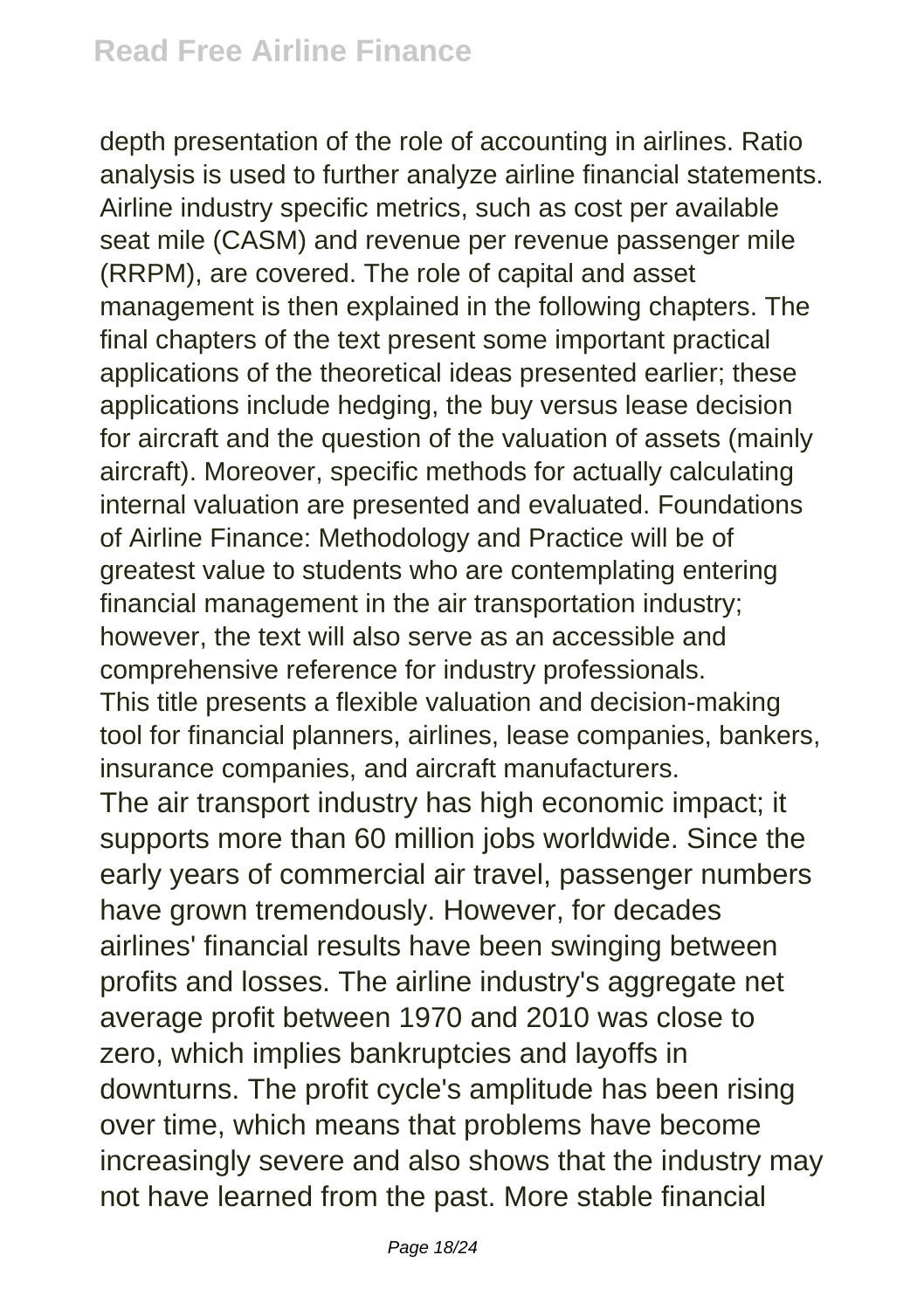results could not only facilitate airline management decisions and improve investors' confidence but also preserve employment. This book offers a thorough understanding of the airline profit cycle's causes and drivers, and it presents measures to achieve a higher and more stable profitability level. This is the first indepth examination of the airline profit cycle. The airline industry is modelled as a complex dynamic system, which is used for quantitative simulations of 'what if' scenarios. These experiments reveal that the general economic environment, such as GDP or fuel price developments, influence the airline industry's profitability pattern as well as certain regulations or aircraft manufactures' policies. Yet despite all circumstances, simulations show that airlines' own management decisions are sufficient to generate higher and more stable profits in the industry. This book is useful for aviation industry decision makers, investors, policy makers, and researchers because it explains why the airline industry earns or loses money. This knowledge will advance forecasting and market intelligence. Furthermore, the book offers practitioners different suggestions to sustainably improve the airline industry's profitability. The book is also recommended as a case study for system analysis as well as industry cyclicality at graduate or postgraduate level for courses such as engineering, economics, or management. Progressive Commercialization of Airline Governance Culture analyzes the transition of the airline sector from the not-for-profit nation-bound public utility model towards a profit-oriented globalized industry. It illustrates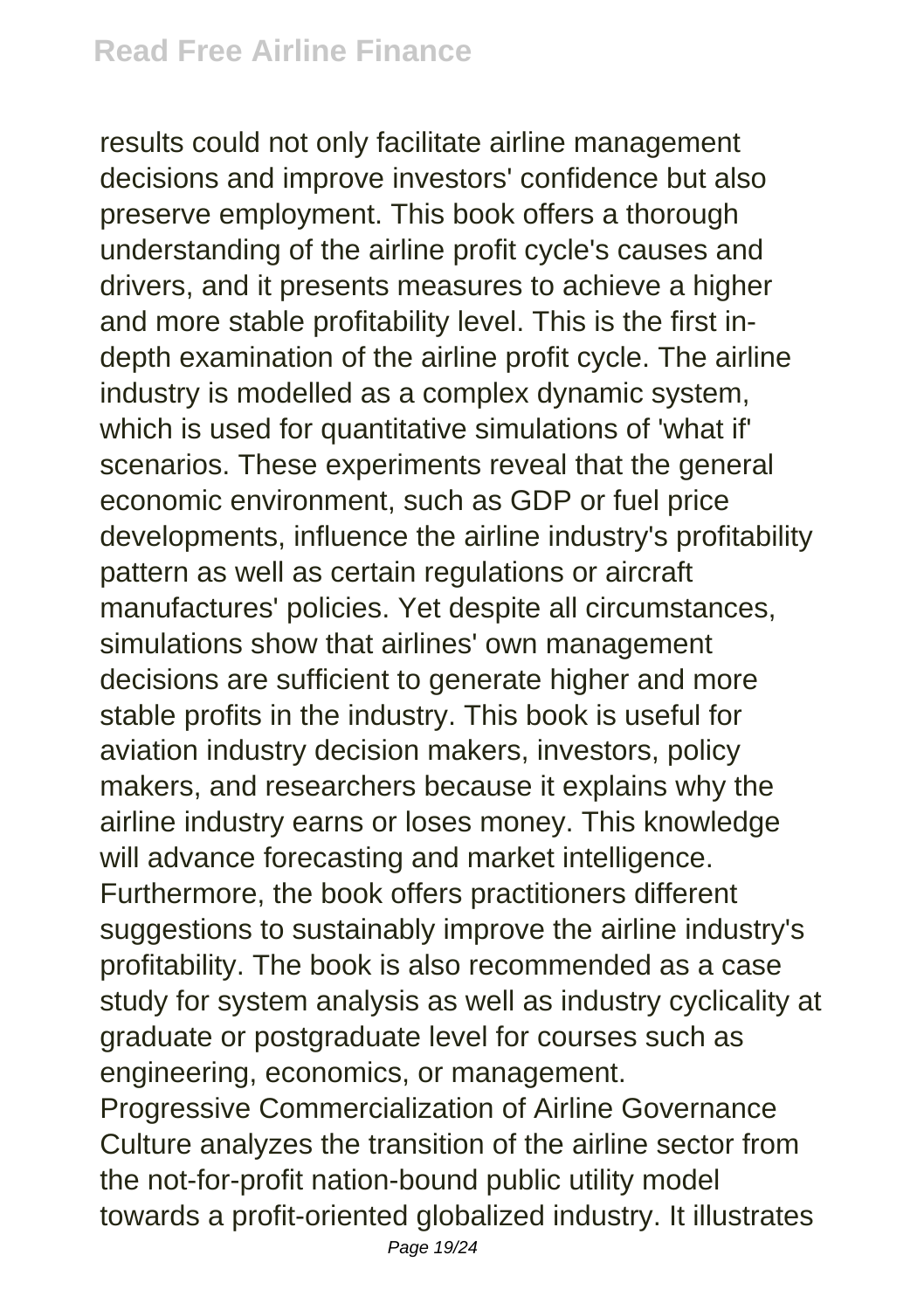how legal, political, historical and cultural factors have shaped the corporate governance in the airline sector, and describes how these factors influence economic decisions and performance. The unique feature of the book is that the subject is consequentially discussed from the perspective of airline governance culture. This approach links the examination of legal and policy factors which influence airline activities together with a discussion of economic issues, all within one clear, coherent and comprehensive framework.

Finance and Risk Management for International Logistics and the Supply Chain presents a detailed overview of financial and risk management tools, activity-based costing, and multi-criteria decision-making, providing comprehensive guidance for those researching and working in logistics and supply chain management. The book breaks new ground, combining the expertise of leading authorities to analyze and navigate the funding components for these critical transportation functions. As the international logistics and supply chain transportation fields have recently received heavy investments, this research and the theory behind it provide a timely update on risk management, finance and legal and environmental impacts. Users will find sections that address the wide-ranging issues related to this emerging field that are presented from an international and holistic perspective. Provides a valuable reference covering the full slate of financial issues of interest to global players in the international transport, logistics and supply chain industries Covers a truly international perspective, addressing a diverse variety of worldwide transport,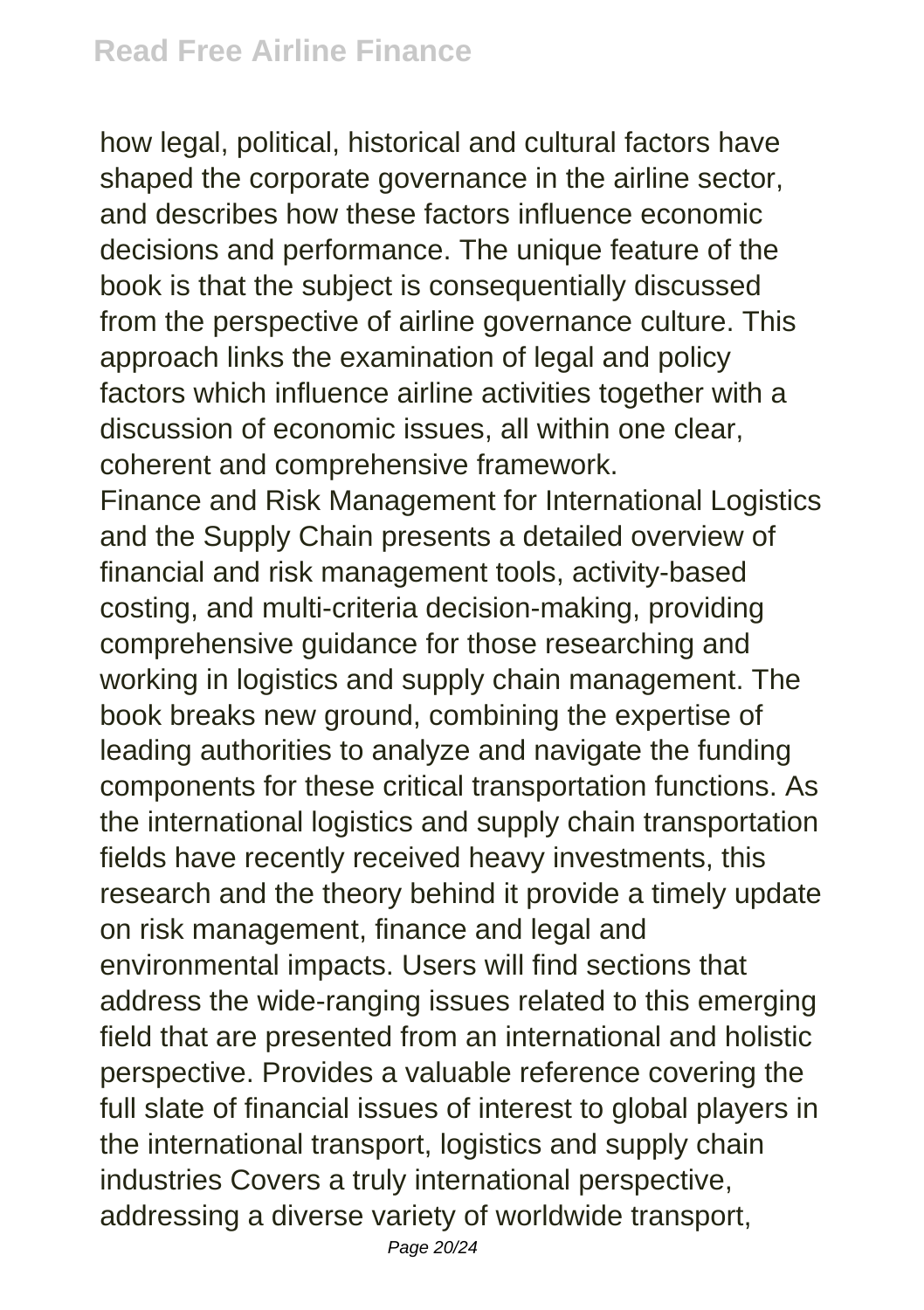logistics and supply chain contexts Features finance and risk-management strategies related to the banking industry, exchange rates, fuel prices, climate-related funding, freight derivatives and legal aspects Foundations of Airline Finance: Methodology and Practice is a textbook that comprehensively covers, at a basic level, all aspects of the subject, bringing together many of the numerous and informative articles and institutional developments that have characterized the field of airline finance in the previous two decades.The book is of greatest value to students who are contemplating entering financial management in the air transportation industry; however, the text also serves as an accessible and comprehensive reference for industry professionals.

The past thirty years have witnessed a transformation of government economic intervention in broad segments of industry throughout the world. Many industries historically subject to economic price and entry controls have been largely deregulated, including natural gas, trucking, airlines, and commercial banking. However, recent concerns about market power in restructured electricity markets, airline industry instability amid chronic financial stress, and the challenges created by the repeal of the Glass-Steagall Act, which allowed commercial banks to participate in investment banking, have led to calls for renewed market intervention. Economic Regulation and Its Reform collects research by a group of distinguished scholars who explore these and other issues surrounding government economic intervention. Determining the consequences of such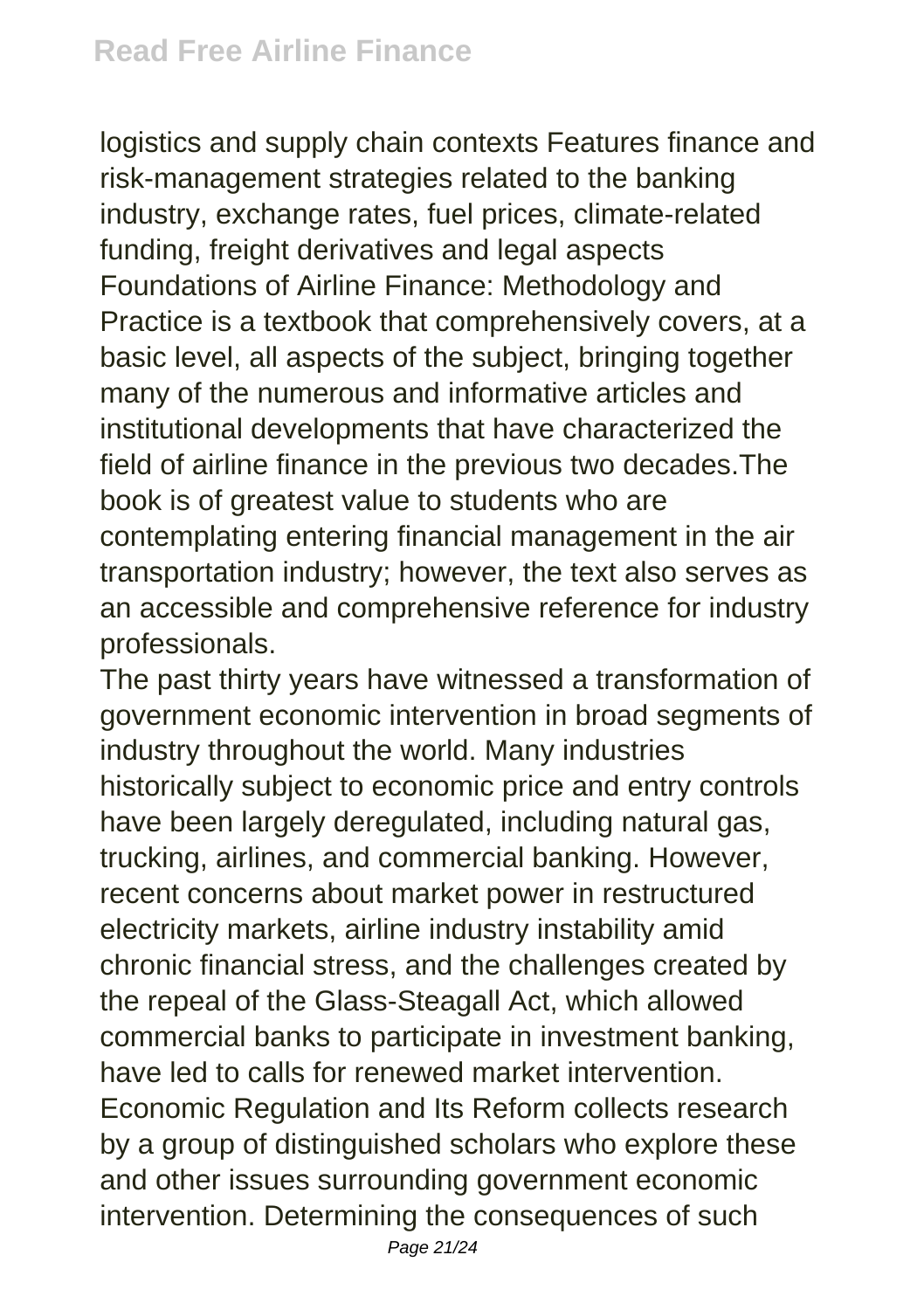intervention requires a careful assessment of the costs and benefits of imperfect regulation. Moreover, government interventions may take a variety of forms, from relatively nonintrusive performance-based regulations to more aggressive antitrust and competition policies and barriers to entry. This volume introduces the key issues surrounding economic regulation, provides an assessment of the economic effects of regulatory reforms over the past three decades, and examines how these insights bear on some of today's most significant concerns in regulatory policy.

Guide to the financial and traffic performance of over 600 of the world's airlines.

The author takes what he learned in an airplane crash and applies it to how we behave under stress and mistakes people make with their money, combining it together in this unique look at how we can lose what we have when we forget to fasten our financial seatbelts. Thoroughly amended and updated throughout, the fourth edition reflects the many developments that have affected the industry, with a particular emphasis on the full impact of the global banking and sovereign debt crises. This edition also features new material discussing the increased airline mergers and acquisitions (M&A) activity of recent years, and considers the likelihood of further consolidation in the future. The air transport industry has high economic impact; it supports more than 60 million jobs worldwide. Since the early years of commercial air travel, passenger numbers have grown tremendously. However, for decades airlines' financial results have been swinging between profits and losses. The airline industry's aggregate net average profit between 1970 and 2010 was close to zero, which implies bankruptcies and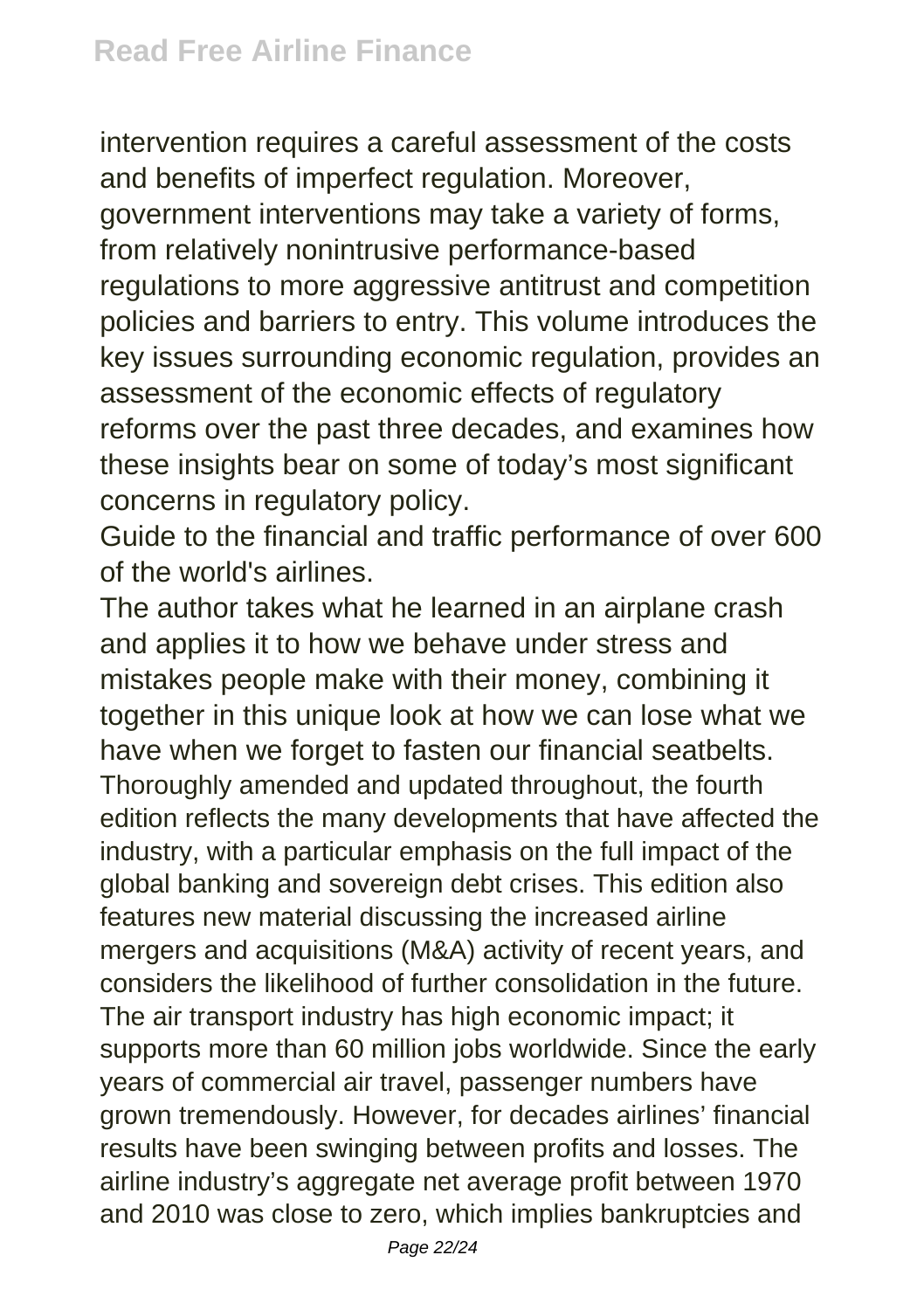layoffs in downturns. The profit cycle's amplitude has been rising over time, which means that problems have become increasingly severe and also shows that the industry may not have learned from the past. More stable financial results could not only facilitate airline management decisions and improve investors' confidence but also preserve employment. This book offers a thorough understanding of the airline profit cycle's causes and drivers, and it presents measures to achieve a higher and more stable profitability level. This is the first in-depth examination of the airline profit cycle. The airline industry is modelled as a complex dynamic system, which is used for quantitative simulations of 'what if' scenarios. These experiments reveal that the general economic environment, such as GDP or fuel price developments, influence the airline industry's profitability pattern as well as certain regulations or aircraft manufactures' policies. Yet despite all circumstances, simulations show that airlines' own management decisions are sufficient to generate higher and more stable profits in the industry. This book is useful for aviation industry decision makers, investors, policy makers, and researchers because it explains why the airline industry earns or loses money. This knowledge will advance forecasting and market intelligence. Furthermore, the book offers practitioners different suggestions to sustainably improve the airline industry's profitability. The book is also recommended as a case study for system analysis as well as industry cyclicality at graduate or postgraduate level for courses such as engineering, economics, or management.

Aircraft acquisition finance is a complex and multifaceted business and this book aims to be comprehensive in its coverage of financing techniques available to airlines. Moreover, it proposes a new way of analyzing an airline's creditworthiness by use of a model. This book also provides